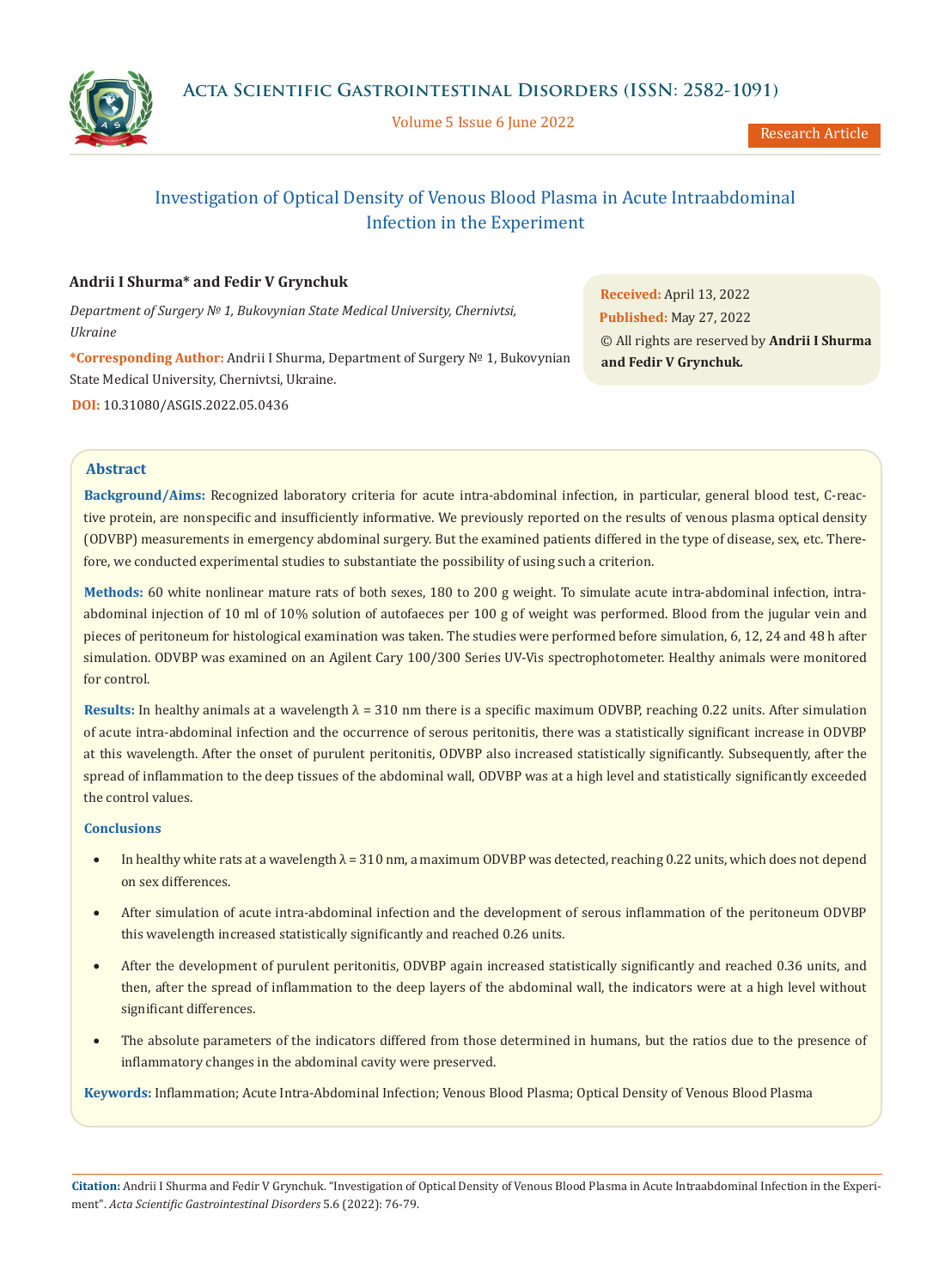#### **Introduction**

The basis of laboratory diagnosis of acute inflammatory intraabdominal pathology is the determination of general analysis of blood and C-reactive protein  $[1-6]$ . But these criteria are nonspecific and often insufficiently informative [7]. Therefore, it is proposed to use new criteria  $[8, 9]$ . We have studied the changes in the optical density of venous blood plasma (ODVBP) in patients with acute surgical diseases of the abdominal cavity  $[10]$ . We found diagnostically significant patterns. But the examined patients differed by sex, type of disease and so on. This did not allow to draw unambiguous conclusions about the possibility of using ODVBP. Therefore, we conducted experimental studies of changes in ODVBP in acute intra-abdominal infection (IAI), which is the basis for the emergence and progression of acute surgical diseases of the abdominal cavity [11].

#### **Aim of the Study**

To evaluate changes in ODVBP in acute IAI in the experiment.

# **Materials and Methods**

60 white nonlinear mature rats of both sexes, weight 180 to 200 g. To simulate acute IAI performed a single puncture of the abdominal cavity and injected 10 ml of 10% solution of autofaeces per 100 g of weight [12]. Blood from the jugular vein and pieces of peritoneum for histological examination before IAI modeling, 6, 12, 24 and 48 hours after modeling were collected.

ODVBP was measured on an Agilent Cary 100/300 Series UV-Vis spectrophotometer. For histological examination, the tissues were fixed in 10% formalin solution, dehydrated in an ascending battery of alcohols, poured into paraffin. Sections were made on a microtome 5 μm thick. Dewaxed sections were stained with hematoxylin-eosin. Stained preparations were examined under a Delta-Optical Evolution 100 light-optical microscope. Data from healthy animals was monitored for control.

Carrying out the work, the generally accepted world and domestic norms of research in the field of biology and medicine were followed, namely: the provisions of the Vancouver Convention on Biomedical Research (1979, 1994). Removal of animals from the experiment was performed by decapitation. Inhalation sevoflurane anesthesia was used to anesthetize the animals.

Statistical calculation of research results was performed using Microsoft® Office Excel spreadsheets (build 11.5612.5703). Verification of the law of distribution of samples for normality was carried out using the Shapiro-Wilk test. To test the hypothesis of mean equality, we used the Student-Fisher test for normally distributed samples and Wilcoxon's criteria for samples whose distribution differed from normal.

#### **Results and Discussion**

We found (drawing) that healthy animals at a wavelength  $\lambda =$ 310 nm have a specific maximum ODVBP (D), reaching 0.22 units. There were no gender differences. Histological examinations showed the absence of pathological changes in the peritoneum.



Figure 1: ODVBP indicators of healthy animals.

6 h after IAI simulation, the optical density index increased statistically significantly (table). Histological examinations during this period revealed signs of serous inflammation with elements of the initial formation of fibrinous exudate. There was focal desquamation of mesotheliocytes, peritoneal scar, some polymorphonuclear leukocytes in the peritoneum, small foci of fibrin threads. No signs of inflammation were found in the underlying muscle, indicating that the inflammation was localized only within the peritoneum.

| <b>Control</b> | 6 h                         | 12 <sub>h</sub>             | 24h                                     | 48h             |
|----------------|-----------------------------|-----------------------------|-----------------------------------------|-----------------|
| $0.22 \pm$     | $0.26 \pm 0.01$             | $0.36 \pm 0.04$             | $0.35 \pm 0.03$ $\vert$ 0.36 $\pm$ 0.05 |                 |
| 0.01           | $P_{\text{control}}$ < 0.05 | $P_{\text{control}}$ < 0.01 | $P_{\text{control}}$ < 0.01             | $P_{control}$ < |
|                |                             | $p_{\rm 6h}$ < 0.05         | $p_{6h}$ < 0.05                         | 0.01            |
|                |                             |                             |                                         | $p_{6h}$ < 0.05 |

**Table 1:** Indicators of ODVBP animals at a wavelength  $\lambda = 310$  nm during the experiment.

**Citation:** Andrii I Shurma and Fedir V Grynchuk*.* "Investigation of Optical Density of Venous Blood Plasma in Acute Intraabdominal Infection in the Experiment". *Acta Scientific Gastrointestinal Disorders* 5.6 (2022): 76-79.

77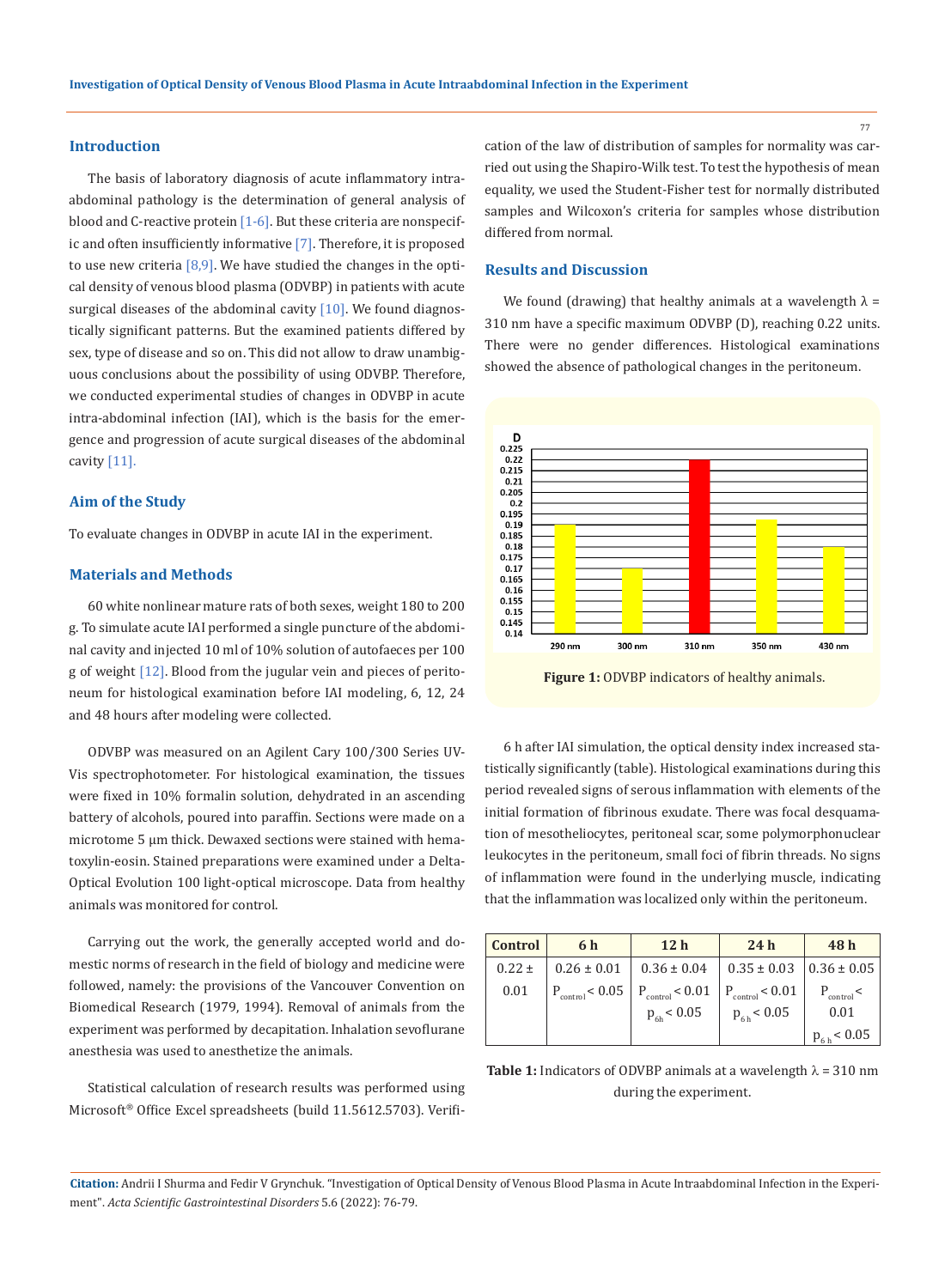12 hours after the IAI simulation, the ODVBP indicator increased again and statistically significantly outperformed both the 6 h indicator and, especially, the control indicator. Histological examination during this period revealed signs of purulent inflammation. There was a large number of polymorphonuclear leukocytes, desquamation of mesotheliocytes and peritoneal edema. This indicates the progression of inflammation in the abdominal cavity.

24 and 48h after IAI simulation, ODVBP indicators did not change significantly. The parameters of the indicators statistically significantly outweigh both the control and indicators for 6 hours. Histological examination during this period revealed signs of purulent-fibrinous inflammation. There was a large number of polymorphonuclear leukocytes among fibrin threads, continuous desquamation of mesotheliocytes and peritoneal edema. There was edema of the stroma in the adjacent muscle, as well as focal penetration of polymorphonuclear leukocytes and focal deposits of fibrin. This indicates both the progression of the inflammatory process in the peritoneum, and the involvement in the process of deep layers of the abdominal wall.

The absolute parameters of ODVBP indicators found in the experiment differ from those determined in humans [10]. But the ratios due to the IAI are maintained. This indicates the possibility of using such indicators for diagnosis in clinical settings.

# **Conclusion**

- In healthy white rats at a wavelength  $\lambda = 310$  nm, a maximum ODVBP was detected, reaching 0.22 units, which does not depend on sex differences.
- After simulation of acute intra-abdominal infection and the development of serous inflammation of the peritoneum ODVBP this wavelength increased statistically significantly and reached 0.26 units.
- After the development of purulent peritonitis, ODVBP again increased statistically significantly and reached 0.36 units, and then, after the spread of inflammation to the deep layers of the abdominal wall, the indicators were at a high level without significant differences.
- The absolute parameters of the indicators differed from those determined in humans, but the ratios due to the presence of inflammatory changes in the abdominal cavity were preserved.

# **Authors' Contribution**

A.I. Shurma: Obtaining data for analysis, writing the text of an article.

F.V. Grynchuk: Research design development, data analysis.

# **Funding Support**

This study required no funding.

# **Conflict of Interest**

The authors declare that they have no conflict of interest.

#### **Bibliography**

- 1. Di Saverio S., *et al.* ["Diagnosis and treatment of acute appen](https://pubmed.ncbi.nlm.nih.gov/32295644/)[dicitis: 2020 update of the WSES Jerusalem guidelines".](https://pubmed.ncbi.nlm.nih.gov/32295644/) *World [Journal of Emergency Surgery](https://pubmed.ncbi.nlm.nih.gov/32295644/)* 15.27 (2020).
- 2. Rushing A., *et al.* ["Management of acute appendicitis in adults:](https://pubmed.ncbi.nlm.nih.gov/30908453/) [A practice management guideline from the Eastern Associa](https://pubmed.ncbi.nlm.nih.gov/30908453/)tion for the Surgery of Trauma". *[Journal of Trauma and Acute](https://pubmed.ncbi.nlm.nih.gov/30908453/) Care Surgery* [87.1 \(2019\): 214-224.](https://pubmed.ncbi.nlm.nih.gov/30908453/)
- 3. Leppäniemi A., *et al.* ["2019 WSES guidelines for the manage](https://pubmed.ncbi.nlm.nih.gov/31210778/)[ment of severe acute pancreatitis".](https://pubmed.ncbi.nlm.nih.gov/31210778/) *World Journal of Emergency Surgery* [15 \(2020\): 3.](https://pubmed.ncbi.nlm.nih.gov/31210778/)
- 4. Tarasconi A. *et al.* ["Perforated and bleeding peptic ulcer: WSES](https://pubmed.ncbi.nlm.nih.gov/31921329/) guidelines". *[World Journal of Emergency Surgery](https://pubmed.ncbi.nlm.nih.gov/31921329/)* 15 (2020): 3.
- 5. Pisano M., *et al.* ["2020 World Society of Emergency Surgery](https://pubmed.ncbi.nlm.nih.gov/33153472/) [updated guidelines for the diagnosis and treatment of acute](https://pubmed.ncbi.nlm.nih.gov/33153472/) calculus cholecystitis". *[World Journal of Emergency Surgery](https://pubmed.ncbi.nlm.nih.gov/33153472/)* 15  [\(2020\): 61.](https://pubmed.ncbi.nlm.nih.gov/33153472/)
- 6. Hecker A., *et al.* ["Intra-abdominal sepsis: new definitions and](https://pubmed.ncbi.nlm.nih.gov/30685836/) current clinical standards". *[Langenbeck's Archives of Surgery](https://pubmed.ncbi.nlm.nih.gov/30685836/)*  [404 \(2019\): 257-271.](https://pubmed.ncbi.nlm.nih.gov/30685836/)
- 7. Gans S.L., *et al.* ["Guideline for the diagnostic pathway in pa](https://pubmed.ncbi.nlm.nih.gov/25659265/)[tients with acute abdominal pain".](https://pubmed.ncbi.nlm.nih.gov/25659265/) *Digestive Surgery* 32.1 [\(2015\): 23-31.](https://pubmed.ncbi.nlm.nih.gov/25659265/)
- 8. Kuyun LA. "Differential diagnostics of different forms of peritonitis by means of Chemiluminescence" *Bulletin of Problems in Biology and Medicine* 2.138 (2017): 21-24.

**Citation:** Andrii I Shurma and Fedir V Grynchuk*.* "Investigation of Optical Density of Venous Blood Plasma in Acute Intraabdominal Infection in the Experiment". *Acta Scientific Gastrointestinal Disorders* 5.6 (2022): 76-79.